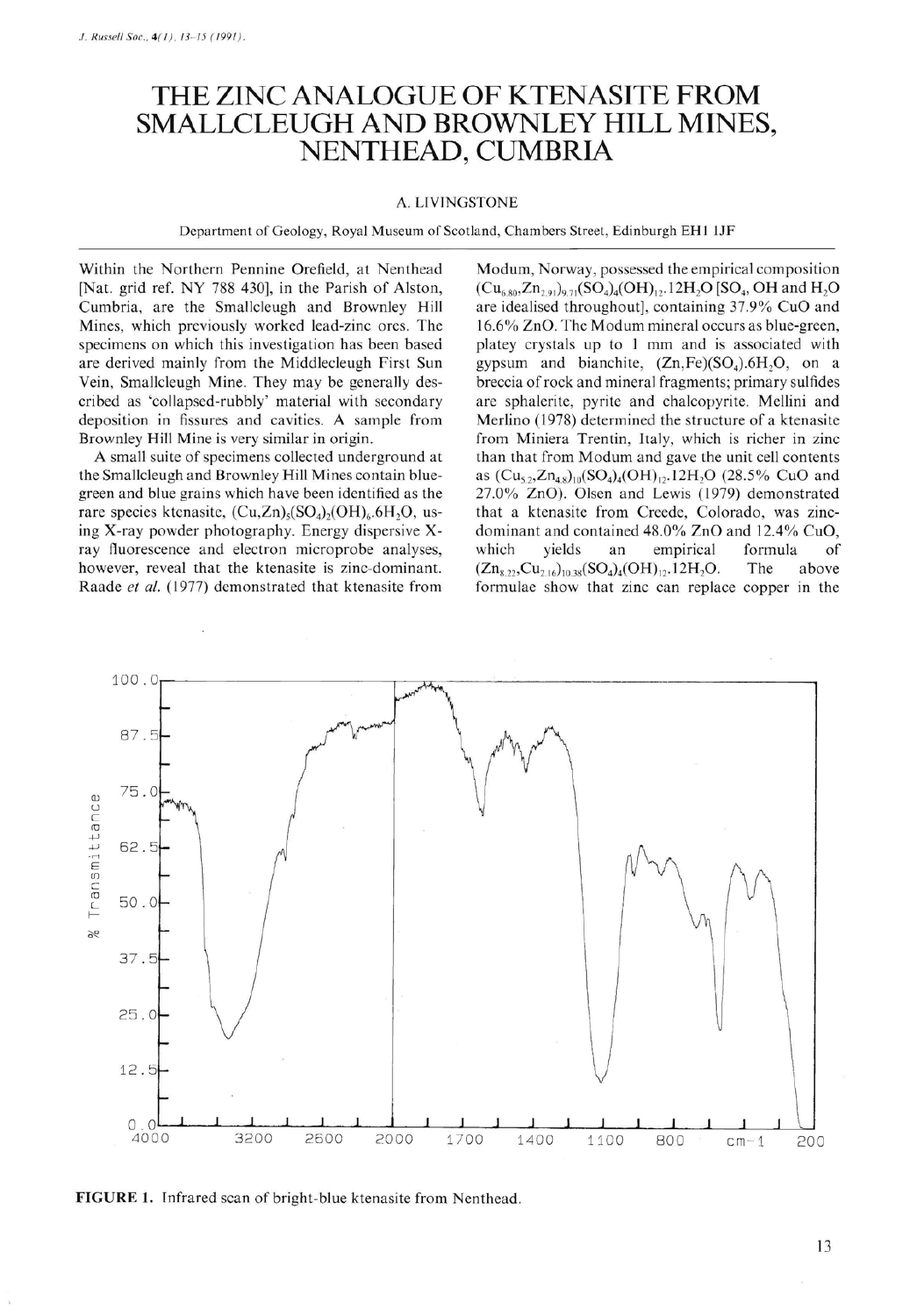|                 | Electron-microprobe analyses of a zinc analogue of Ktenasite. |       |                  |           |                |       |        |       |       |
|-----------------|---------------------------------------------------------------|-------|------------------|-----------|----------------|-------|--------|-------|-------|
| Analysis        |                                                               | 1     | $\overline{2}$   | 3         | $\overline{4}$ | 5     | 6      | 7     | $8\,$ |
| ZnO             |                                                               | 73.19 | 62.01            | 61.67     | 59.09          | 60.67 | 60.65  | 31.52 | 24.77 |
| CuO             |                                                               | 2.79  | 2.61             | 4.49      | 2.74           | 4.10  | 3.41   | 27.19 | 26.25 |
| SO <sub>3</sub> |                                                               | 19.67 | 17.74            | 17.20     | 16.77          | 17.54 | 17.20  | 23.59 | 22.11 |
| Total           |                                                               | 95.65 | 82.36            | 83.36     | 78.60          | 82.31 | 81.26  | 82.30 | 73.13 |
| Analysis        |                                                               | 9     | 10               | 11        | 12             | 13    | 14     | 15    | 16    |
| ZnO             |                                                               | 27.11 | 30.21            | 30.78     | 29.72          | 28.89 | 29.19  | 35.07 | 34.99 |
| CuO             |                                                               | 28.36 | 21.90            | 22.27     | 21.59          | 22.31 | 20.00  | 21.06 | 29.07 |
| SO <sub>3</sub> |                                                               | 22.79 | 22.91            | 23.46     | 23.50          | 22.29 | 23.76  | 21.82 | 26.65 |
| Total           |                                                               | 78.26 | 75.02            | 76.51     | 74.81          | 73.49 | 72.95  | 77.95 | 90.71 |
| Analysis        |                                                               | 17    | 18               | 19        | 20             | 21    | $22\,$ | 23    |       |
| ZnO             |                                                               | 29.17 | 30.82            | 45.57     | 28.22          | 26.45 | 25.56  | 28.54 |       |
| CuO             |                                                               | 23.05 | 20.24            | 16.38     | 21.47          | 21.80 | 22.84  | 21.30 |       |
| SO <sub>3</sub> |                                                               | 22.74 | 21.85            | 17.10     | 23.04          | 22.43 | 22.66  | 22.85 |       |
| Total           |                                                               | 74.96 | 72.91            | 79.05     | 72.73          | 70.68 | 71.06  | 72.69 |       |
|                 |                                                               |       | Average analyses |           |                |       |        |       |       |
|                 | $1 - 6$                                                       |       | $7 - 12$         | $13 - 19$ | $20 - 23$      |       |        |       |       |
| ZnO             | 62.88                                                         | 29.02 |                  | 33.38     | 27.19          |       |        |       |       |
| CuO             | 3.36                                                          | 24.59 |                  | 21.73     | 21.85          |       |        |       |       |
| SO <sub>3</sub> | 17.68                                                         |       | 23.06            | 22.31     | 22.74          |       |        |       |       |
| Total           | 83.92                                                         |       | 76.67            | 77.42     | 71.78          |       |        |       |       |

TABLE I

Analyses 1-6: small polycrystalline area 1.5 mm across,  $10-12 \mu m$  rasters across a single, bright blue grain; Smallcleugh Mine. Analyses 7-12: bright blue grains on edge of oval-shaped area of blue-green phase; 7-9 on single grain, 10-12 on separate grains; Smallcleugh Mine. Analyses 13-19: separate, bright blue grains, each rastered; Brownley Hill Mine. Analyses 20-23: Grains from the blue-green phase area; Smallcleugh Mine.

species, although the full extent of the replacement has not yet been defined for natural material.

The Nenthead samples contain two colour variants of ktenasite: (I) blue-green and (2) bright blue (the latter is exceedingly rare). Gypsum covers most samples and tiny crystals pervade the ktenasite areas and are included in both types. Smithsonite is finely disseminated throughout some gypsum-bearing regions of the specimens. Additional minerals identified using xray powder diffraction methods include dolomite, ankerite, chalcopyrite, malachite, serpierite, Ca(Cu,Zn)<sub>4</sub>  $(SO<sub>4</sub>)<sub>2</sub>(OH)<sub>6</sub>$ .3H<sub>2</sub>O, beaverite, Pb(Cu,Fe,Al)<sub>3</sub>(SO<sub>4</sub>)<sub>2</sub>  $(OH)_{6}$ , namuwite,  $(Zn, Cu)_{4}(SO_4)(OH)_{6}$ .4H<sub>2</sub>O and schulenbergite,  $(Cu,Zn)$ <sub>7</sub> $(SO<sub>4</sub>,CO<sub>3</sub>)$ <sub>2</sub> $(OH)$ <sub>10</sub>.3H<sub>2</sub>O. Both the blue-green and bright blue varieties of ktenasite form irregular grains, though generally platey and approximately 0.2-0.3 mm across. The grains are soft and do not fluoresce under long or short wave ultraviolet light. Devoid of cleavage, they are optically biaxial with a negative sign, the blue-green variety having  $\alpha = 1.588$ ,  $\beta = 1.604$  and  $\gamma = 1.619$  (all  $\pm 0.003$ NaD). X-ray powder diffraction data for both types show virtually no differences from those published by Raade et al. (1977) or Olsen and Lewis (1979). Cell parameters for the blue-green type, as refined from the powder data, are  $a = 5.652$ Å,  $b = 6.101$ Å,  $c =$ 23.645Å,  $\beta$  = 95.6°, which yields a unit cell volume of  $811\AA$ <sup>3</sup>. Again there is very little difference in these cell data from those determined for the Modum ktenasite.

An infrared spectrum (Fig. I) of the blue-green type reveals marked similarities with that of Modum ktenasite. Major differences in copper-zinc ratios are apparent, however, between Modum and Nenthead ktenasites. Although grains of the latter are small, soft and difficult to hand-pick free from impurities (mainly gypsum), electron microprobe and X-ray fluorescence analysis reveals zinc is dominant over copper with variable ratios from sample to sample. Due to the high water content, the mineral is difficult to analyse when using electron microprobe methods; consequently, analyses in Table 1 are presented as raw data (analyses 1- 23), which have been recalculated in Table II utilising the same  $Zn$ :Cu ratios and stoichiometric  $SO_3$  and  $H_2O$ (analyses 1S-23S). Wide variations in the Zn:Cu ratios